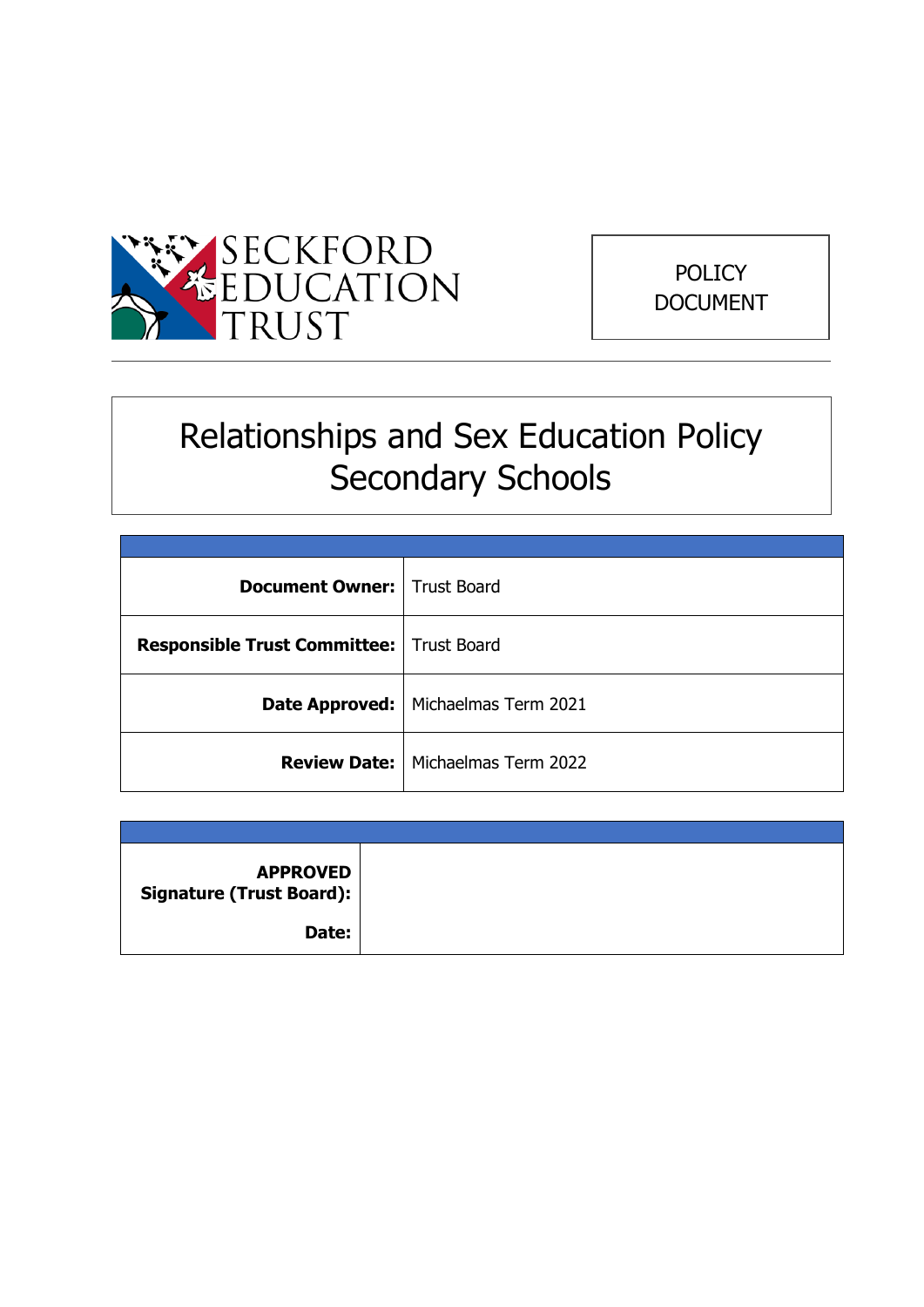

#### **Context**

This RSE Policy must be read in conjunction with our Trust PSHE Policy.

#### 1.1 RSE in our schools

In our schools, RSE enables young people to learn about emotional, social and physical aspects of their lives, about themselves and their relationships. It enables young people to develop essential life skills for building and maintaining positive, enjoyable, respectful and non-exploitative relationships. It prepares them with information and skills they need to understand themselves, their peers and people they meet in the wider community. It explores risks, choices, rights, responsibilities and attitudes. It will help students to develop skills to keep themselves and others safer, physically and emotionally, both on and off line. RSE enables young people to explore their own attitudes and those of others respectfully. RSE makes a major contribution to fulfilling our Trust vision which is inspiring, enabling and celebrating each and every young person.

#### 1.2 Context of Wider PSHE

We deliver RSE as part of our wider provision of Personal, Social, Health and Citizenship Education (PSHE), which also includes statutory Health Education. Other areas of our work, such as teaching about fundamental British Values, are also relevant to our teaching in RSE.

The aims of RSE are further supported by interventions, extra-curricular and enrichment activities we provide. For example, our pastoral support provision, our enrichment programme, the extra-curricular provision we offer, developing as a healthy school, social skills interventions.

We understand that our school environment must complement our RSE curriculum provision in order for it to positively affect students' behaviour and attitudes. We endeavour to ensure that all adults in our schools act as positive role models for our students. All will take steps to ensure that our responses to homophobia, transphobia, sexism, sexual harassment and associated behaviour issues are addressed consistently, in line with our Behaviour Policy and Anti-bullying Policy. We may carry out activities to improve or reflect on our school environment in relation to the experience of students, using student voice groups and other evidence generated by students.

#### 1.3 Aims of RSE

Through the delivery of RSE we intend to further our Trust's aims of providing a curriculum which is relevant to the needs of students, both now and in the future. It will enable students to develop knowledge, skills and attitudes which enhance their personal development and wellbeing. This will have a direct, positive effect on their progress and achievement in school.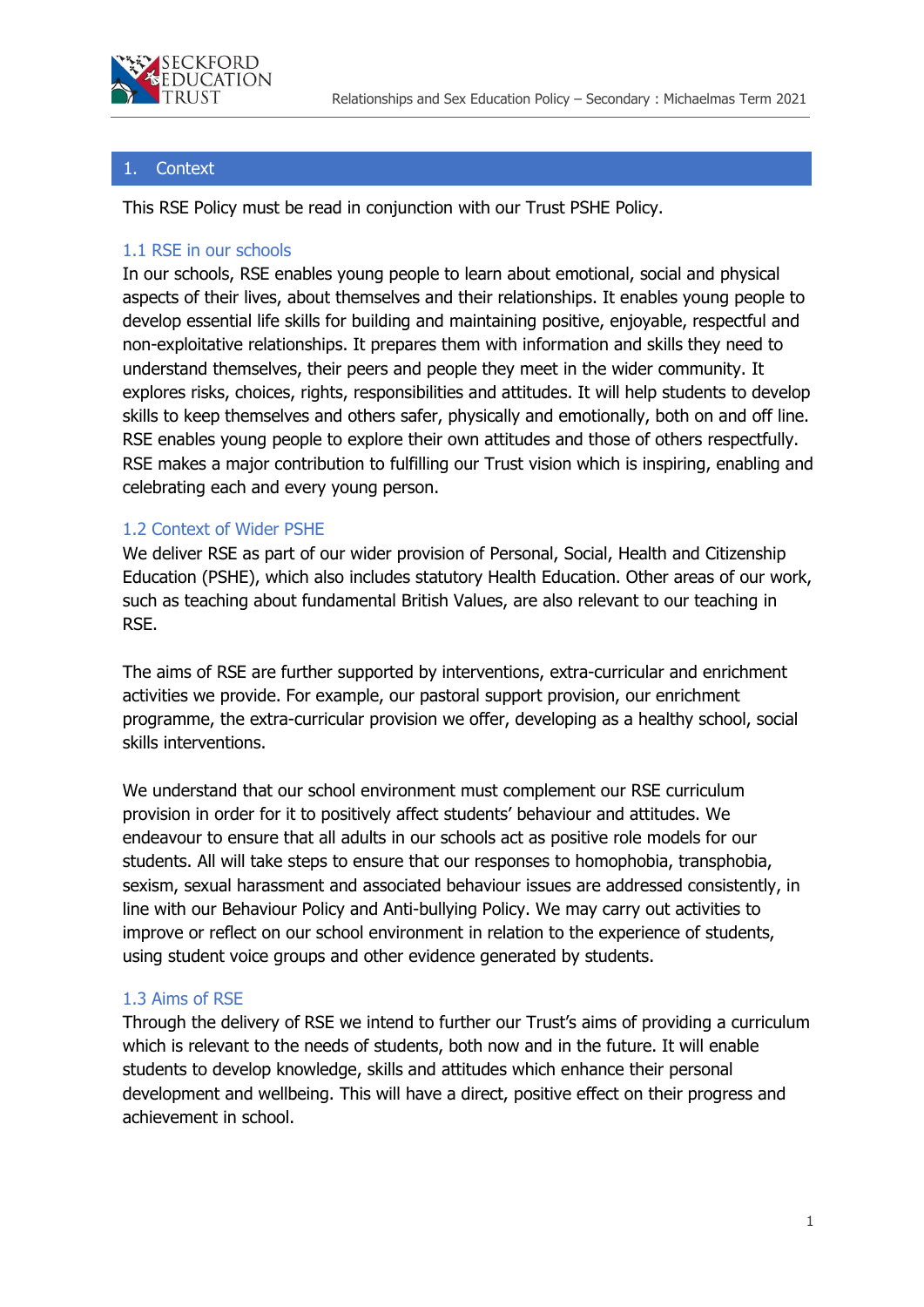

All adults in our schools will work towards achieving these aims for RSE. We seek to enable our students to:

- develop interpersonal and communication skills to support them when relationships are good or when they are difficult;
- develop and explore personal values and a moral framework to guide decisions and behaviour;
- respect themselves and others, their views, backgrounds, cultures and experiences;
- promote consent, equality and respect in their own peer groups, both on and offline, reducing prejudice and challenging stereotypes and harassment;
- develop skills for healthy relationships based on mutual respect, trust and positive communication;
- have a confident understanding of human biology and reproduction;
- understand the role of sex in intimate relationships and strategies for considering readiness for sex;
- be prepared for puberty, understand the emotional, physical and social effects of adolescent development and support others;
- develop the attitudes and skills needed to understand their sexuality, sustain healthy intimate relationships, should they choose them, and maintain their sexual health;
- explore the positive implications of new technologies for relationships and understand safety and privacy;
- develop critical, media literacy skills, enabling them to reflect on relationships and sex portrayed in the media, including in pornography;
- recognise and avoid exploitative, coercive and controlling relationships, including intimate relationships;
- explore and confidently discuss issues and develop skills associated with consent in different relationships;
- explore their own values and attitudes towards gender identity and sexism, sexuality and homophobic, biphobic and transphobic behaviours;
- value, care for and respect their own bodies;
- understand about safer sex, including contraception and the prevention of STIs, for people of all sexualities;
- have the skills and knowledge to access advice and support from local and national services, on and off line.

## 2. Implementing our Policy

#### 2.1 Inclusion

In relation to those with special educational needs or disability, we ensure our RSE programme provides for those with additional needs. We recognise that those with SEND are often more vulnerable to sexual harassment and abuse and that we need to ensure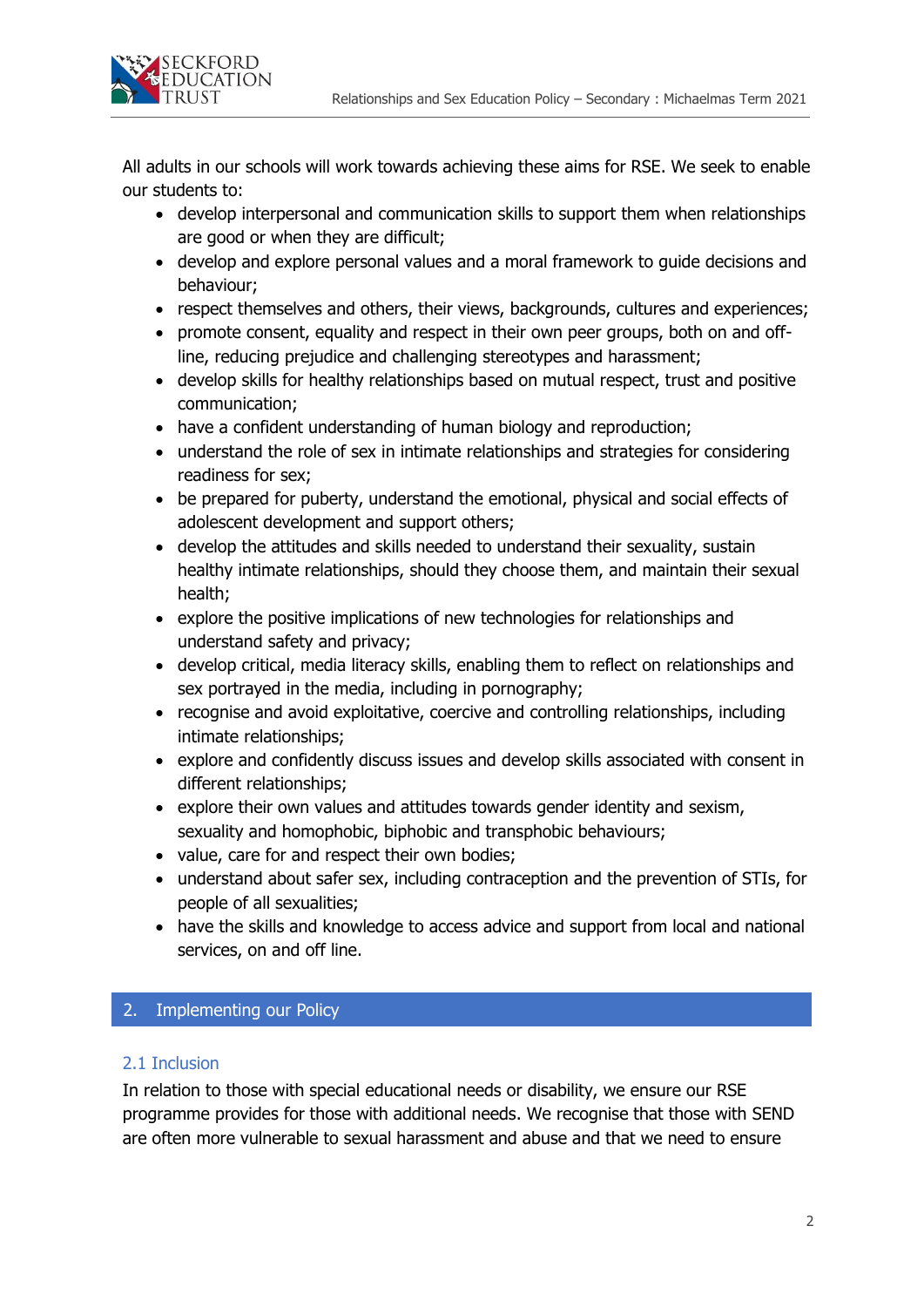

that children are supported to develop appropriate strategies and attitudes to keep themselves safer. We understand that students with SEND have as much right to receive the whole RSE curriculum as other students. We consider:

- their level of vulnerability to coercion and pressure;
- their previous experience of negative behaviours in peer or child-adult relationships;
- their need to learn and demonstrate appropriate behaviours and understand private/public boundaries;
- their need to develop self-esteem and positive body image;
- the need to involve all staff, including ancillary staff and parents/carers, in policy development, planning and training;
- the management of personal care;
- clarity about sources of support for students.

#### 2.2 Equality

The [Equality Act 2010](http://www.legislation.gov.uk/ukpga/2010/15/contents) has special resonance in RSE. Through this area of learning we will develop key interpersonal skills such as respect and empathy, which enable students to understand the rights and responsibilities we all have towards one another. The protected characteristics are: age, disability, gender reassignment, marriage and civil partnership, pregnancy and maternity, race, religion or belief, sex and sexual orientation. Also relevant here is our duty to teach fundamental British Values, which include individual liberty, mutual respect and respect for those of different faiths and beliefs. We will ensure that our provision of RSE is not only equally accessible and inclusive for all students with protected characteristics, or who have family members with protected characteristics, but also that it reduces discrimination, advances equality of opportunity and encourages good relations between different groups.

In order to ensure that RSE meets the needs of all:

- We will reflect a range of lifestyles and family structures, in PSHE sessions and beyond, so that all students see themselves and their families reflected back in the lesson content;
- We will teach about RSE themes in a way which is relevant to all, using examples of a variety of sexualities, gender identities, lifestyles and faith backgrounds;
- We will ensure that the law in relation to, for example, marriage, online behaviours, sexuality, gender and violence are explained in age appropriate ways;
- Where there are different cultural or religious views about families, relationships or behaviours, we will share these to ensure children see their family views represented;
- We will carefully consider the needs of non-binary students (i.e. those who do not identify as being either male or female), to ensure their needs are being met by the curriculum provision and our methods of delivery;
- We will not seek to gain consensus, but will respectfully listen, accept and celebrate difference;
- In order to ensure that students of all genders can access the information they need, to reduce taboos and to develop positive communication skills between genders, we will teach in mixed gender groups wherever possible;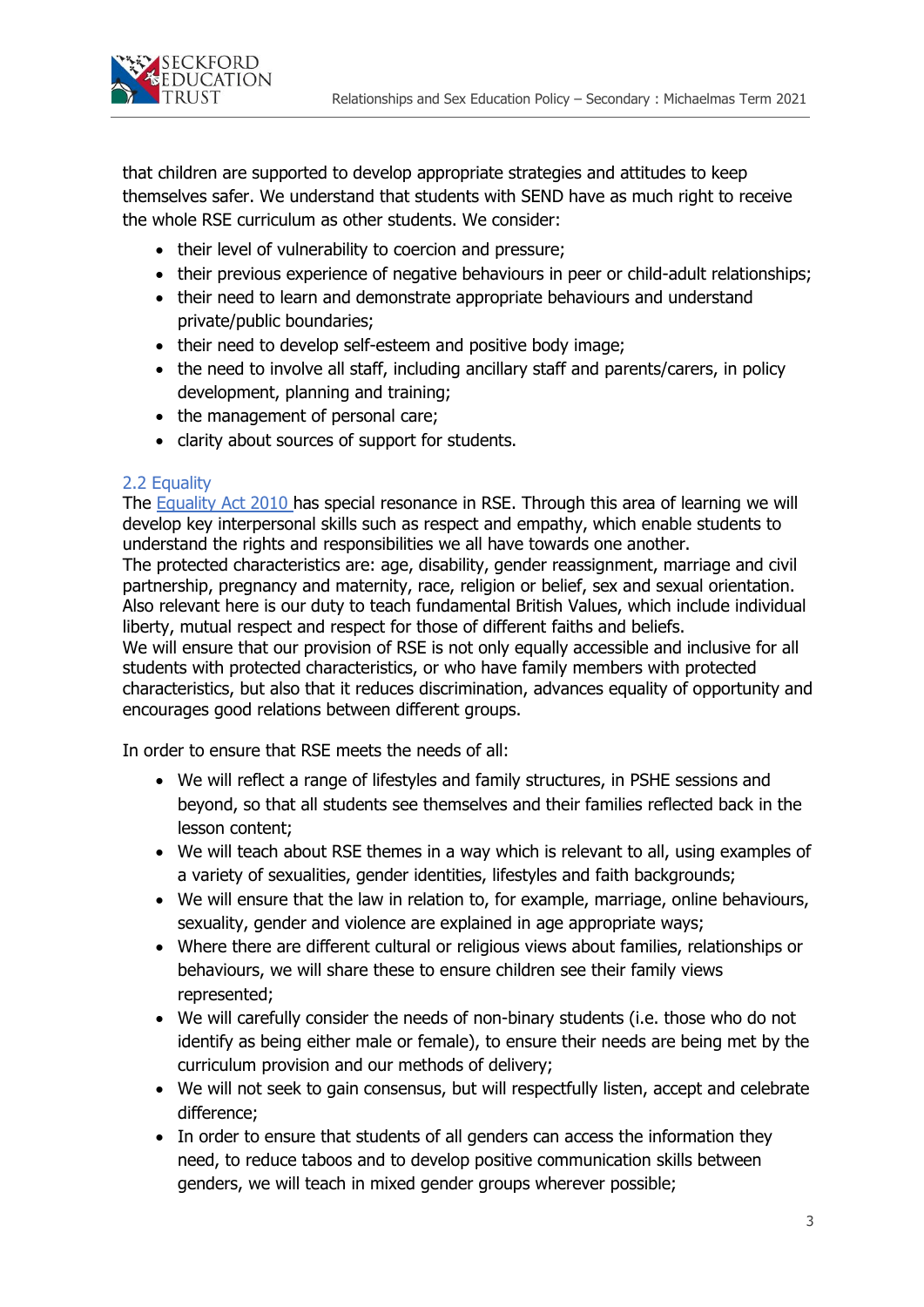

- All adults in our schools will encourage respect and discourage abusive and exploitative relationships of any sort;
- We will not ask students to represent the views of a particular religious or cultural group to their peers, unless they choose to do so.

We support children in developing their knowledge about and attitudes towards diversity throughout units of work on 'Healthy Relationships', 'Identity, Diversity and Communities', 'Rights and Responsibilities' and other areas of our Citizenship Curriculum.

#### 2.3 Safeguarding

We understand the importance of high quality RSE as we fulfil our statutory safeguarding duties. RSE enables students to understand about mutual, consensual and reciprocated relationships in all their forms. Whether students are learning about friendships, families, relationships in school or the wider community, they will be developing essential skills which underpin their ability to recognise abusive relationships. Teaching about 'Healthy Relationships and 'Anti-bullying' supports us in fulfilling our statutory duty (as described in KCSIE) to prevent 'peer-on-peer' abuse.

In the case of RSE, we recognise that effective teaching may alert students to what is appropriate and inappropriate behaviour (including inappropriate sexual behaviour) and that there is an increased possibility that a disclosure relating to abuse may be made. Teaching RSE supports us in fulfilling our duty to prevent Female Genital Mutilation (FGM). All staff are aware of the Safeguarding Policy and procedures and will report disclosures or concerns to the Designated Safeguarding Lead (DSL) immediately.

#### 2.4 Consulting on our Policy

Before consultation activities, parents/carers, students and other stakeholders were given information about RSE and associated duties in accessible formats. They were asked for their views about appropriate ages for particular topics, to share relevant views and beliefs and to consider the suitability of the school's aims for RSE.

Parents/carers and students have been consulted directly through surveys, Parents' Forum, gauging response to communications.

Further consultation with parents/carers and students will be carried out when the policy is reviewed, which happens at least every 3 years.

#### 2.5 Development of the Policy

This policy has been developed in consultation with students, staff, Trustees, an external consultant and parents/carers. The needs of students and our community have also been taken in account.

All views expressed by students, staff, Trustees and parents/carers about the policy have been considered. Our consultation did not give a veto to individual members of the school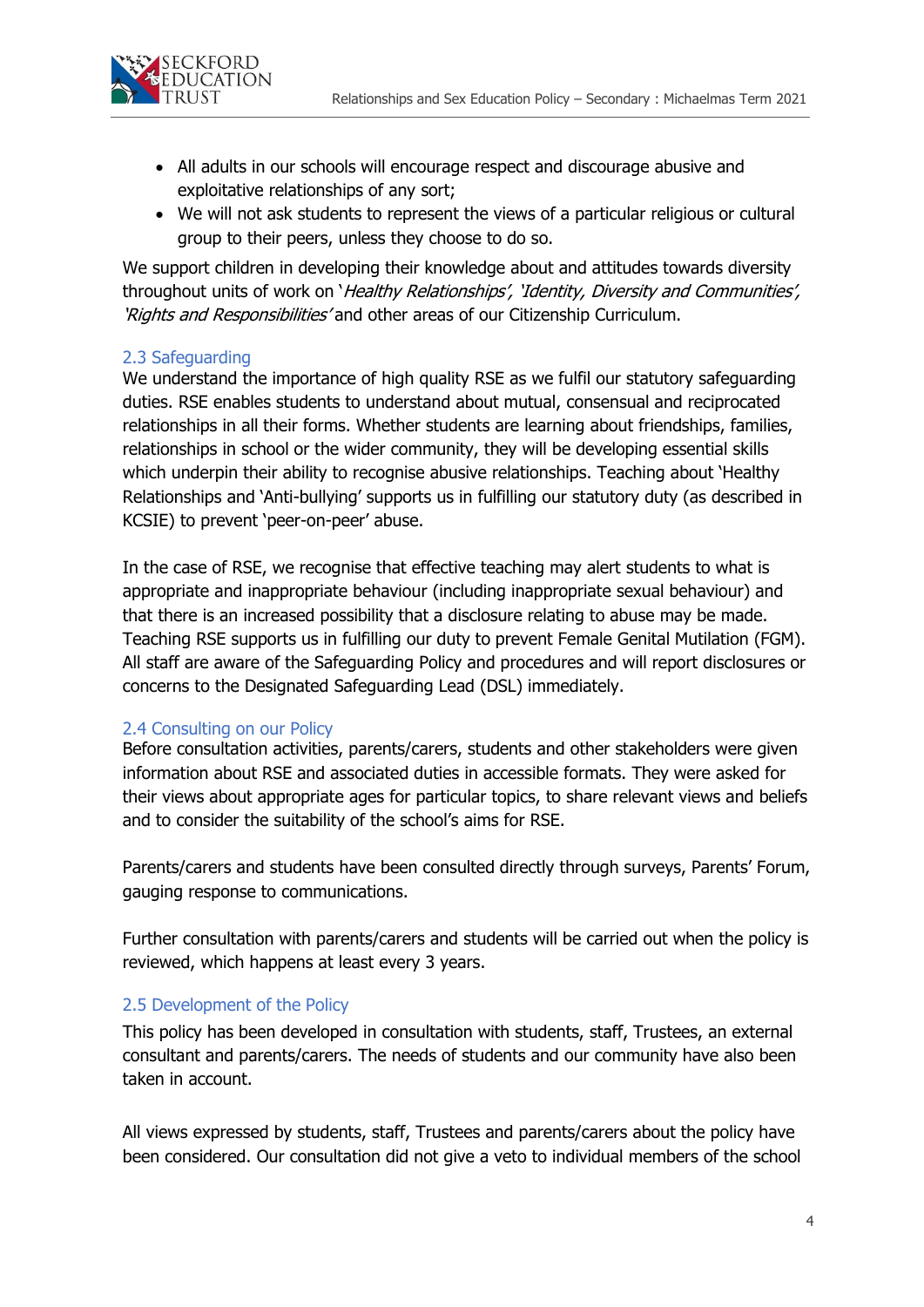

community. The final decision on policy and delivery has been made by **the Trust Leadership Team** supported by discussion with the Trust Board, taking into account the needs of students and views of the school community. The policy was ratified on 03/09/21.

#### 3. Involving the Whole School Community

#### 3.1 Working with Staff

Teaching RSE can be very rewarding, but we understand that, in order to feel confident, staff need opportunities to develop their own knowledge, skills and attitudes. We recognise that every adult has different personal beliefs and attitudes, but that all teachers must understand and comply with their statutory duties connected with safeguarding, teaching statutory content, equality and inclusion.

Teachers responsible for delivering RSE have a duty to deliver statutory areas of the curriculum and will be supported to develop their skills in delivering content. We will discuss relevant issues and staff concerns and, where appropriate, arrange training to enable staff members to feel confident in delivering the various aspects of RSE. We will also encourage the sharing of good practice. We may also use team teaching/shadowing to develop confidence.

Those with leadership responsibility for the development of RSE will be offered opportunities to consult with advisors and attend external training courses.

#### 3.2 Engaging with Students

We will use a variety of teaching methods relevant to the needs of our students in RSE. We will use the outline assessment below in the initial stages of planning our Curriculum. Throughout, students will consider the skills they need to develop to sustain healthy relationships, including intimate relationships, both on and off line. They will consider the physical aspects of intimate relationships, their emotions and how to manage them, and social aspects, such as positive and negative influences from friends.

#### Age 11-13

Typical concerns of students of this age include puberty and hormones and how they will be affected by them, alongside concerns relating to 'normal' physical development. They will be encountering physical changes associated with puberty and often want reliable information about these and to consider how they affect their self-image, body image and relationships.

Students are often interested to learn more about pregnancy and associated choices. They are often interested to explore the nature of sexual attraction and love. They are often considering how people make decisions about whether they are interested in sex, whether they want sex and whether to delay their first sexual encounters. They will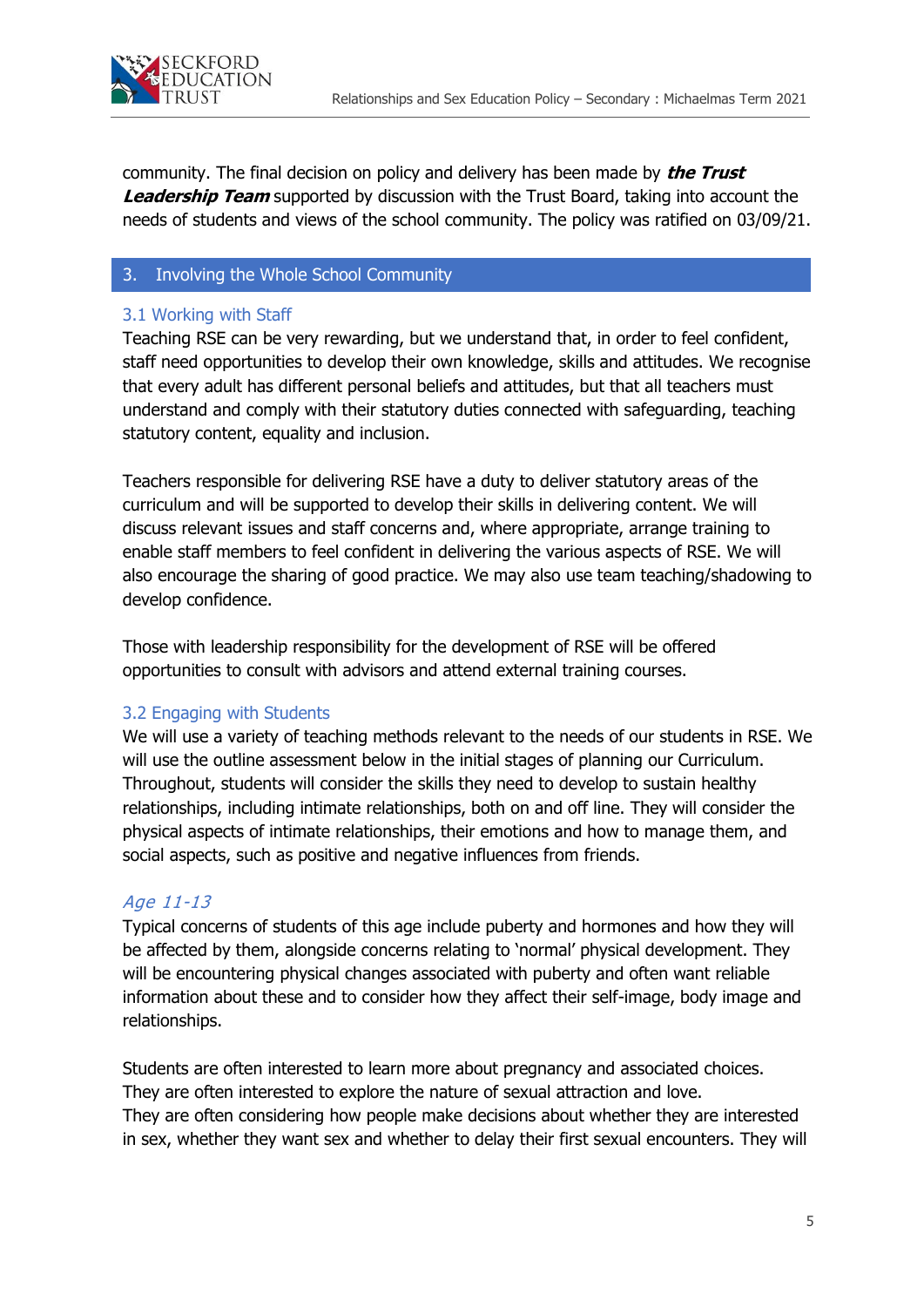

be interested in the levels of sexual activity amongst their own and older peers. (In Cambs only 2% of Y8 say they have ever had sex).

They will be likely to be exposed to information about sex from a range of sources and will need support in exploring ways to assess these sources for reliability. They are often interested to explore attitudes about prejudice and will want to develop skills to challenge prejudice based on gender identity, sexuality or sexual orientation.

## Age 14-16

Many students will wish to revisit themes addressed earlier, but in new detail as their experiences broaden. They are likely to need to think more about consensual relationships and what this means for communication and behaviour.

Most young people in this age group will not have had sex; most wait until they are older than 16.

They are often interested to explore ways of responding to pressure or expectation to have sex, what to expect of a partner and how to communicate and negotiate with them. They will need more information about contraception, sexual health and how to access services. All students will need information about the positive aspects of healthy sexual relationships, including those who identify as LGBT+. They will need information about coercion and other forms of abusive relationships, including peer on peer abuse.

We will involve students in the evaluation and development of their RSE in ways appropriate to their age. We will seek opportunities to discuss their views about the content of their RSE lessons.

- We will refer to local/countywide/national data e.g. Health Related Behaviour Survey for our school/district.
- We will engage students in assessment activities to establish their development needs
- We will encourage students to ask questions as they arise by providing anonymous question boxes.
- We will ask students to reflect on their learning and set goals for future learning.
- We will consult students (e.g. through Student Council or other student groups) about their perceptions of the strengths of our RSE programme and the areas to be further developed.
- We will ask the pastoral team for their reflections on issues presented by students asking for support.

#### 3.3 Working with Trustees

This policy has been developed with Trustee involvement, so that the Trustees are able to fulfil their statutory duties relating to RSE policy.

It is the responsibility of Trustees to ensure, through consultation, that the RSE Policy reflects the needs and views of our community.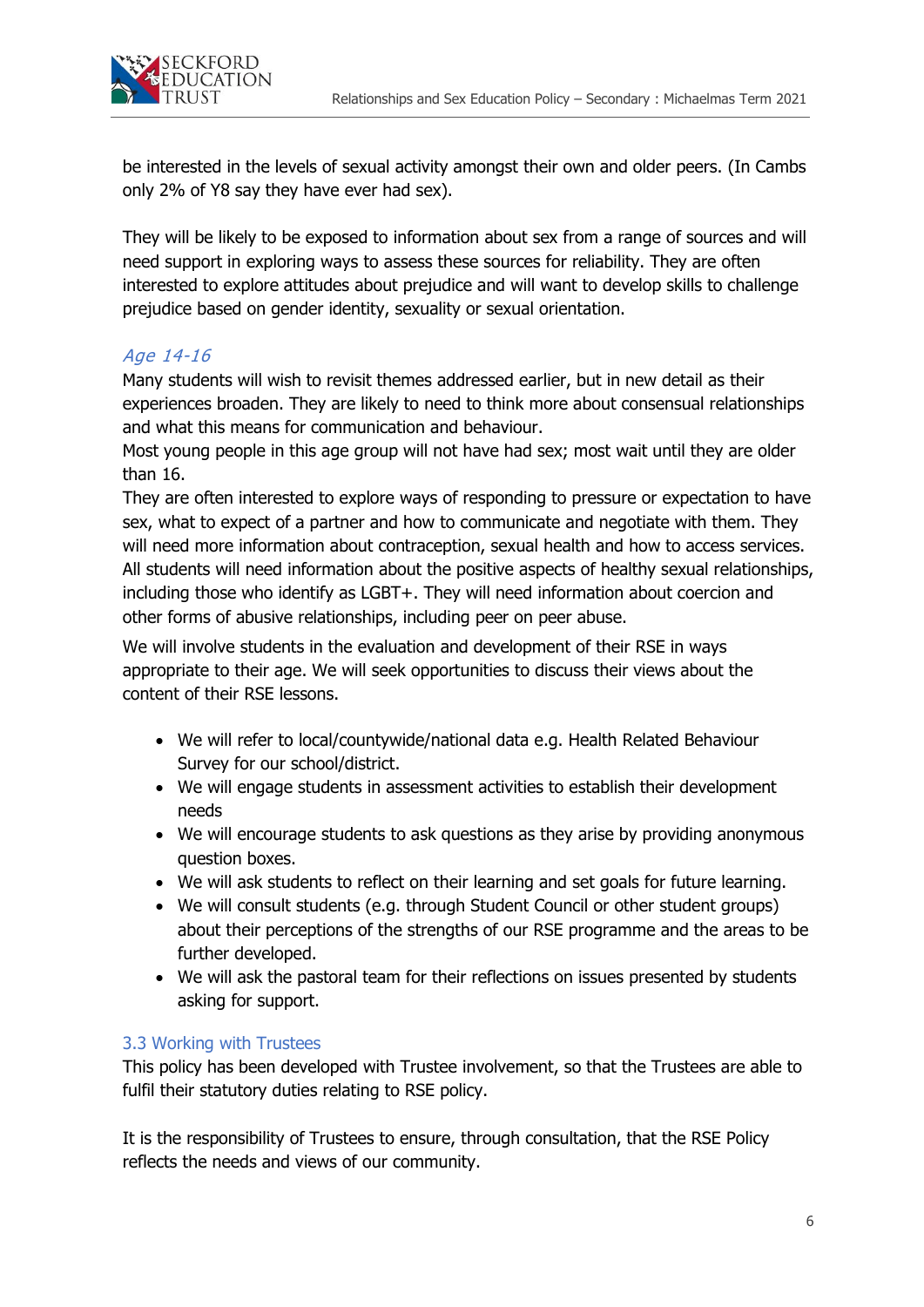

In order to facilitate this process, the RSE Policy and delivery of RSE in the curriculum will appear annually on the Trustees' meeting schedule for discussion and update. The policy will be available on each school's website. A link Trustee for PSHE (including RSE) has been nominated.

It is the role of Trustees to ensure that:

- students make progress in RSE in line with the expected educational outcomes;
- the subject is well led, effectively managed and well planned;
- the quality of provision is subject to regular and effective self-evaluation;
- teaching is delivered in a way which is accessible to all;
- clear information is given to parents/carers;
- the subject is resourced and taught in a way which enables the school to fulfil statutory requirements.

## 3.4 Communicating with Parents/ Carers

Parents/carers are the first educators of their children about relationships, emotions, empathy, respect and growing up. We recognise that many young people like to receive information about relationships from their parents/carers in addition to their learning in school. Therefore we seek to work in partnership with parents/carers when planning and delivering RSE. We will encourage this partnership by:

- Sharing details of our curriculum on our website;
- Informing parents/carers by the weekly bulletin of forthcoming RSE topics;
- Inviting parents/carers to learn more about the approach used in RSE and its content;
- Informing parents/carers about PSHE/RSE programmes as their child joins the school;
- Providing supportive information about parents' role in RSE;
- Inviting parents/carers to discuss their views and concerns about RSE on an informal basis through Parents' and Carers' Forums;
- Signposting parents/carers to sources of support to help them address the needs of their child or build their own confidence in talking about relationships with their children.

#### 3.5 Working with External Agencies and the Wider Community

We believe that all aspects of RSE are most effectively taught by those who know our students well and are aware of their needs. We encourage visitors to our schools, who may enhance, but never replace, our planned provision. We recognise that inviting visitors from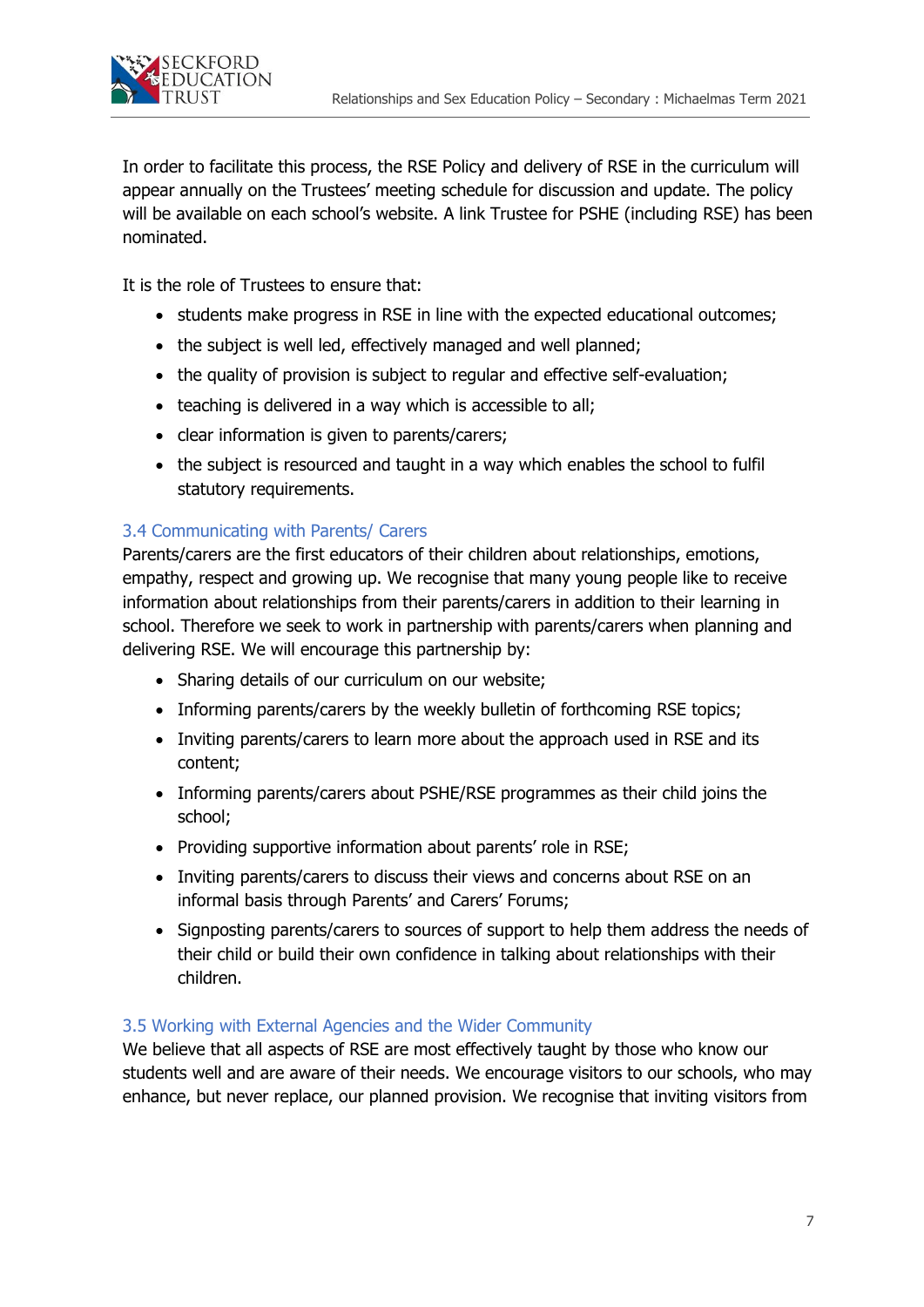

local services may increase the accessibility of services for students. We will work closely with visitors to ensure that the needs of our students are met.

In addition to our usual safeguarding procedures, we will follow this Code of Practice when inviting visitors to support our RSE provision:

- The care and management of students is the responsibility of the school at all times;
- In class teaching situations, visitors will not be asked to work alone with students, but will be supported by a member of staff;
- All visitors will be made aware of the content and principles of this Policy, prior to their visit;
- All lessons will be planned in direct liaison with the PSHE Trust Lead/Assistant Head of School/DSL, taking account of the age and needs of the group and the context of the work within the RSE programme;
- Visitors will be reminded that, whilst contributing to RSE in a classroom setting, they must adhere to the same confidentiality code as staff members. Class teaching must be seen as separate from health or other targeted interventions to support wellbeing;
- Any resources which a visitor wishes to use or distribute will be discussed and agreed with the Trust Lead for PSHE /Assistant Head of School/DSL beforehand;
- The contributions of visitors will be regularly monitored and evaluated.

#### 4. Curriculum Organisation

Our RSE Curriculum (see appendix) is wholly consistent with the DfE statutory requirements for RSE and Health Education (2020), National Curriculum (2014), other DfE and OfSTED guidance. It also reflects best practice described by the Sex Education Forum and PSHE Association. We consider RSE to be a continuous process of learning, which begins before students enter our school and continues into adulthood. We have planned a curriculum appropriate to each age group with a spiral of progression. All staff have a part to play in supporting the delivery of RSE and ensuring that their interactions with students support the RSE curriculum

RSE is learning about:

- Families;
- Respectful relationships, including friendships;
- Online and Media;
- Being Safe;
- Intimate and sexual relationships including sexual health.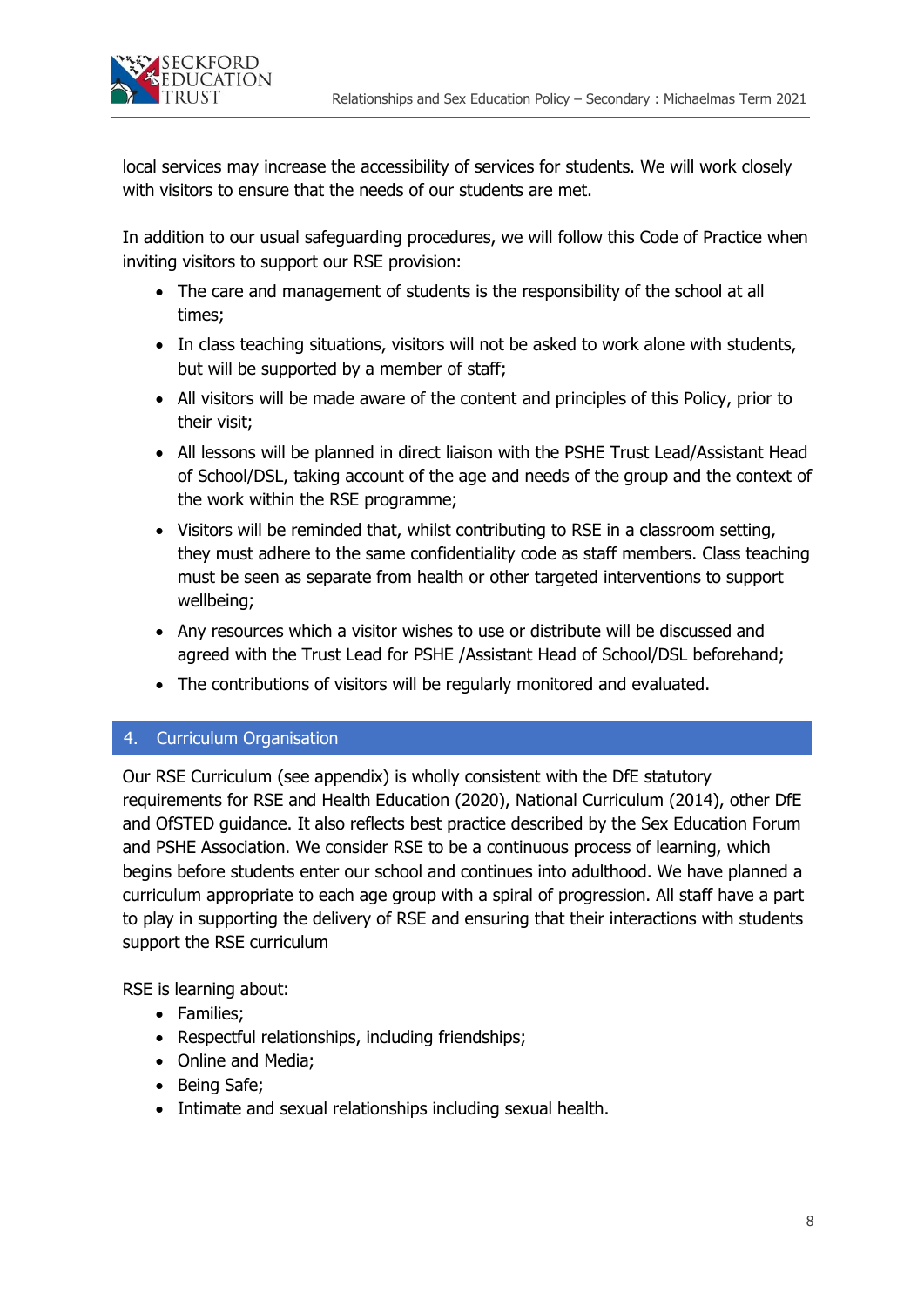

Our curriculum for PSHE does not separate delivery of RSE from Health Education and wider PSHE. We deliver content which, taking the lead from student's lived experiences and their needs, considers related themes including development of knowledge, skills and attitudes in an integrated way. The topics where RSE is a significant driver are:

- Health Relationships, including Anti-bullying;
- Relationships and Sex Education;
- Safety and Risk;
- Rights and Responsibilities;
- Identity, Diversity and Community.

RSE will be taught through:

- PSHE through designated lessons, teaching by specialist teachers, tutor time, focused events;
- Other curriculum areas, especially Science, English, RE and PE;
- Enrichment activities, especially our assembly programme, pastoral provision, support for 'vulnerable' young people, social skills groups, involvement in school trips and adventurous activities, activities carried to support wellbeing in school, student LGBT+ groups.

Specific Units of Work on RSE are planned into our teaching programme every year in Years 7-11 as described in our PSHE programme.

The RSE curriculum will primarily be delivered by tutors.

Those delivering RSE will have responsibility for assessing students' needs and selecting appropriate activities and methodologies to meet these needs, supported by the Trust PSHE Lead and each school's Senior Leadership Team.

The Trust Lead and Head of School are responsible for reviewing and evaluating RSE. The PSHE Trust Lead will report findings to each school's Senior Leadership Team and Trustees when required.

#### 4.1 Teaching Methodologies

Our aim is that teachers use a range of teaching methodologies where skills such as communication, compromise and negotiation are practised in classroom situations and where attitudes such as respect and empathy are modelled and discussed. We encourage teachers to ensure that group work, debate, taking other people's view points and working together are practised in all RSE lessons and across the wider curriculum. Our RSE lessons are not simple opportunities to give information, but to explore views and perspectives and develop possible solutions through discussion and interaction.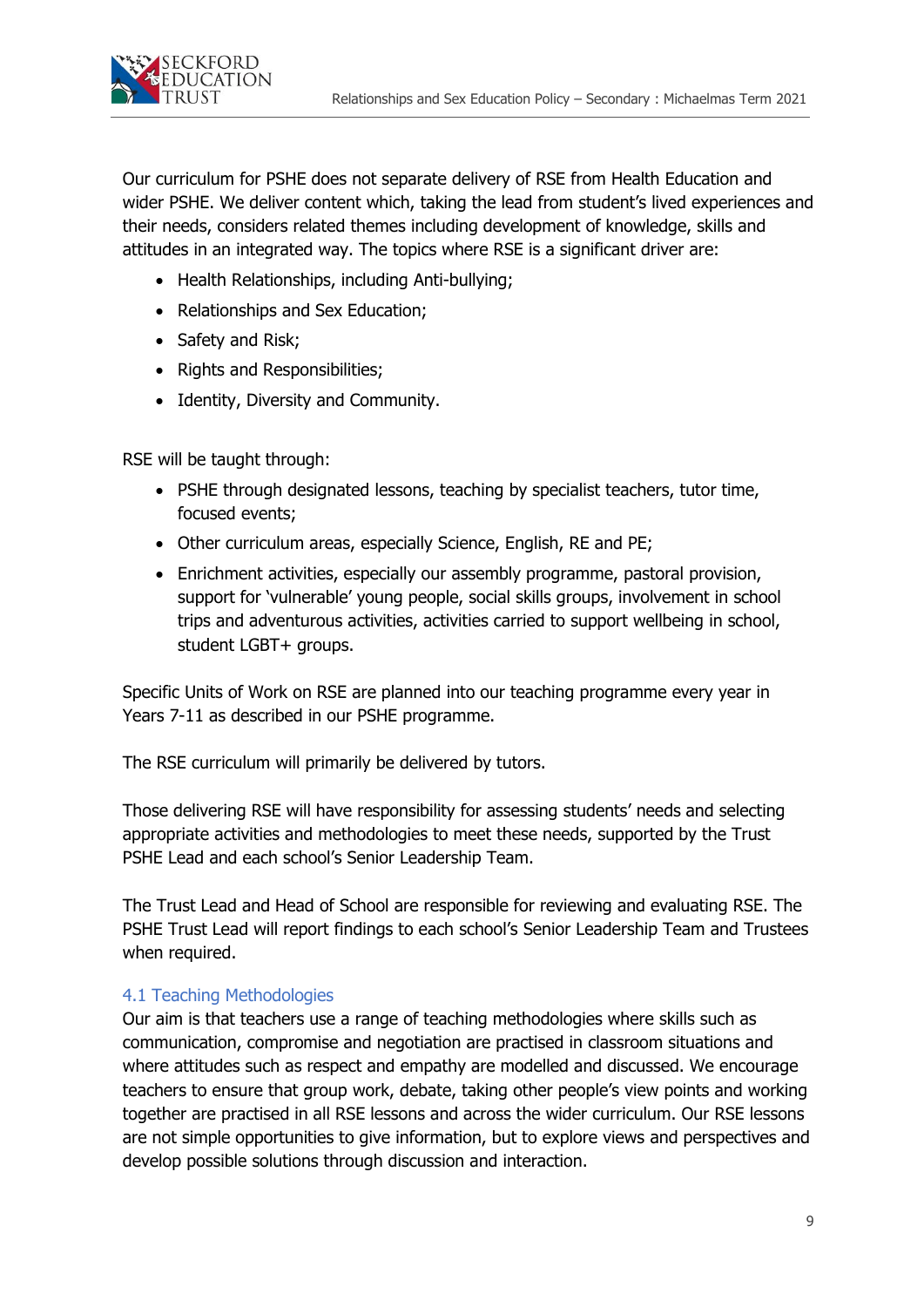

In keeping with this approach we base our curriculum on a series of questions students will have the opportunity to engage with, rather than banks of knowledge they will acquire.

We understand that at times students will benefit from varying methods of delivering the RSE curriculum. For example, we may use single-gender groups or small group teaching where this will help us to meet the needs of particular students more effectively, we will use team teaching where this enables us to best use teacher expertise. We will ensure there are positive educational reasons for each method of delivery.

Single Gender groups: We may use single-gender groups or small group teaching where this will help us to meet the needs of those with cultural, religious or other backgrounds which make it difficult for them to comfortably access the statutory curriculum in a mixed gender group. If we use single-gender groups we will encourage students to be part of which ever group most closely aligns with their own gender identity. We will discuss the needs of those who view themselves as non-binary (i.e. those who do not identify as being either male or female) with each student, to ensure their needs are being met. **Group Agreements:** RSE is taught in a safe, non-judgemental environment where adults and students are confident that they will be respected. Specific ground rules will be established at the beginning of any RSE work, in addition to those already used in the classroom.

They will cover the following areas:

- Appropriate use of language;
- The avoidance of sharing personal information and asking personal questions;
- Confidentiality;
- Strategies for checking or accessing information, and identifying appropriate people with whom they may wish to share personal information/from whom they may wish to seek advice.

**Distancing Techniques:** In order to protect student's privacy, we will employ teaching and learning strategies which enable them to discuss issues without disclosing personal experience. For example, we will use fiction, poetry, case studies, role-play, film, theatre in education to enable children to share ideas and opinions and to practise their decisionmaking skills in a safe learning environment.

#### 4.4 Curriculum Materials and Resources

We will primarily use the Cambridgeshire Secondary Personal Development Frameworks/PSHE Association Resources to map out our provision in RSE. We will avoid a 'resource-led' approach, instead focusing on the needs of the children and our planned learning objectives. We will carefully select resources which meet these objectives. We will evaluate teaching resources thoroughly before using them. We will select resources which:

- are consistent with our Curriculum for RSE;
- relate to the aims and objectives of this Policy;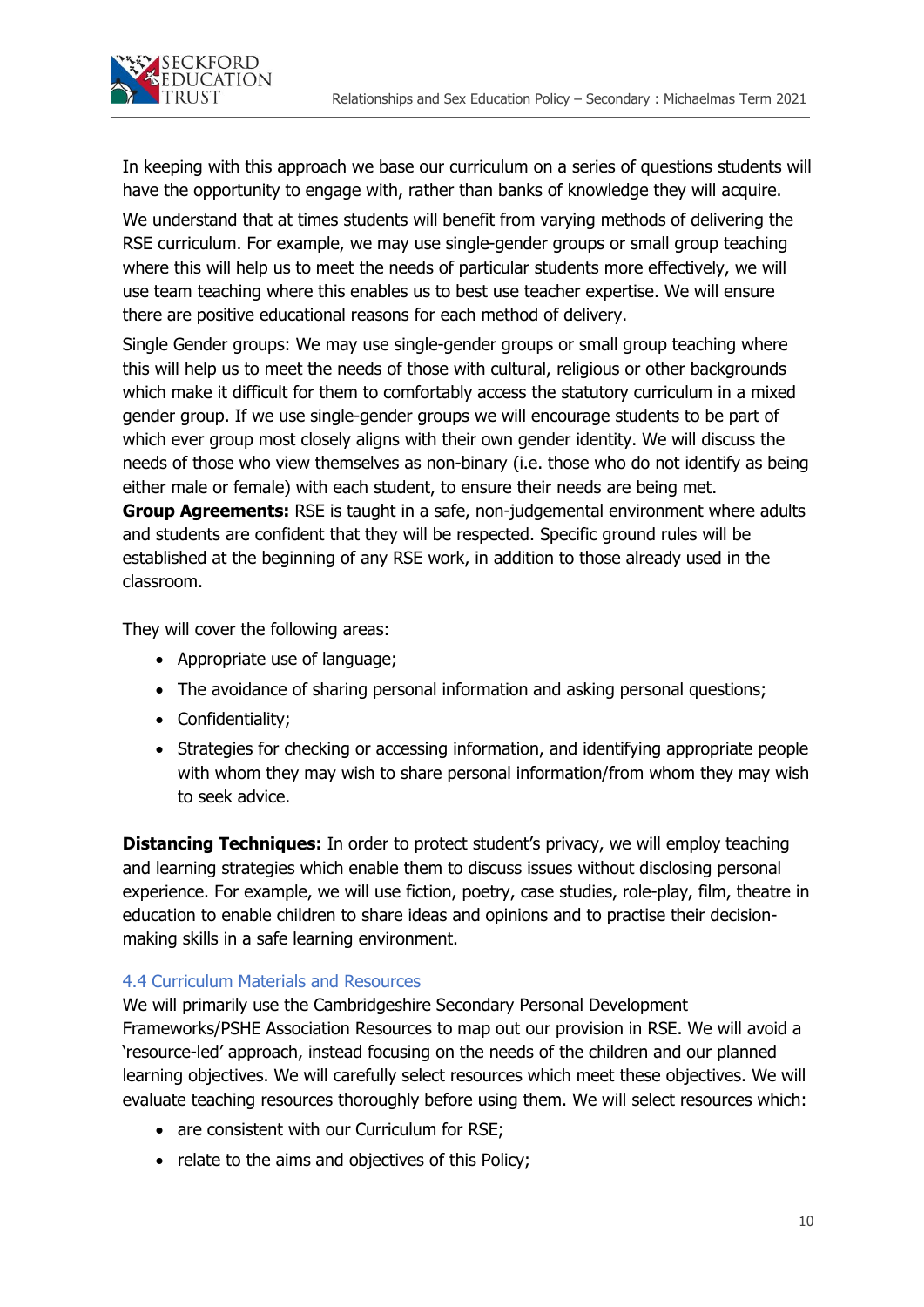

- are inclusive of LGBT+ students and provide a balanced view of sexual relationships;
- are suitable to the age, maturity, needs, linguistic proficiency and ability of the students;
- appeal to students and adults;
- are up-to-date in factual content and outlook;
- are produced by a reputable organisation;
- do not show bias e.g. towards a commercial product or religious/political view;
- avoid racial, gender and sexual stereotyping;
- encourage active and participative learning, developing skills and attitudes, not just giving information;
- conform to the statutory requirements for RSE.

#### 4.5 Safe and Effective Practice

In our schools we have a clear Confidentiality Policy, which is shared with staff, students and parents/carers. This policy is communicated to parents/carers via the Child Protection and Safeguarding Policy on each school's website. The policy states that:

- Staff are unable to offer absolute confidentiality;
- We will reassure students that staff will act in their best interests and that this may involve sharing information if the student is at risk of harm;
- Students will be told if information is to be shared and will be offered appropriate support;
- There are circumstances when confidentiality may not be upheld e.g. when Female Genital Mutilation or Child Sexual Exploitation is suspected, where and adult and child are in a sexual relationship. See our Child Protection and Safeguarding Policy for further details.

There are circumstances where confidentiality may be upheld e.g. there is no requirement to report disclosed sexual activity to a young person's parent/carer, although we may report it to the DSL to be sure there is no unknown underlying risk to the young person. (see Sexually Active Students – below)

Professionals, such as school nurses, pastoral support and youth workers are bound by their professional codes of conduct when offering advice and guidance to individual students in non-teaching situations such as health 'drop-ins'. This often involves offering a greater level of confidentiality to students than school staff are able to give. However, in a classroom and other teaching situations when they are contributing to our planned RSE programme, they will follow the school's Confidentiality Policy. Teachers and Health professionals will ensure that students are aware of the different boundaries of confidentiality when beginning work with them.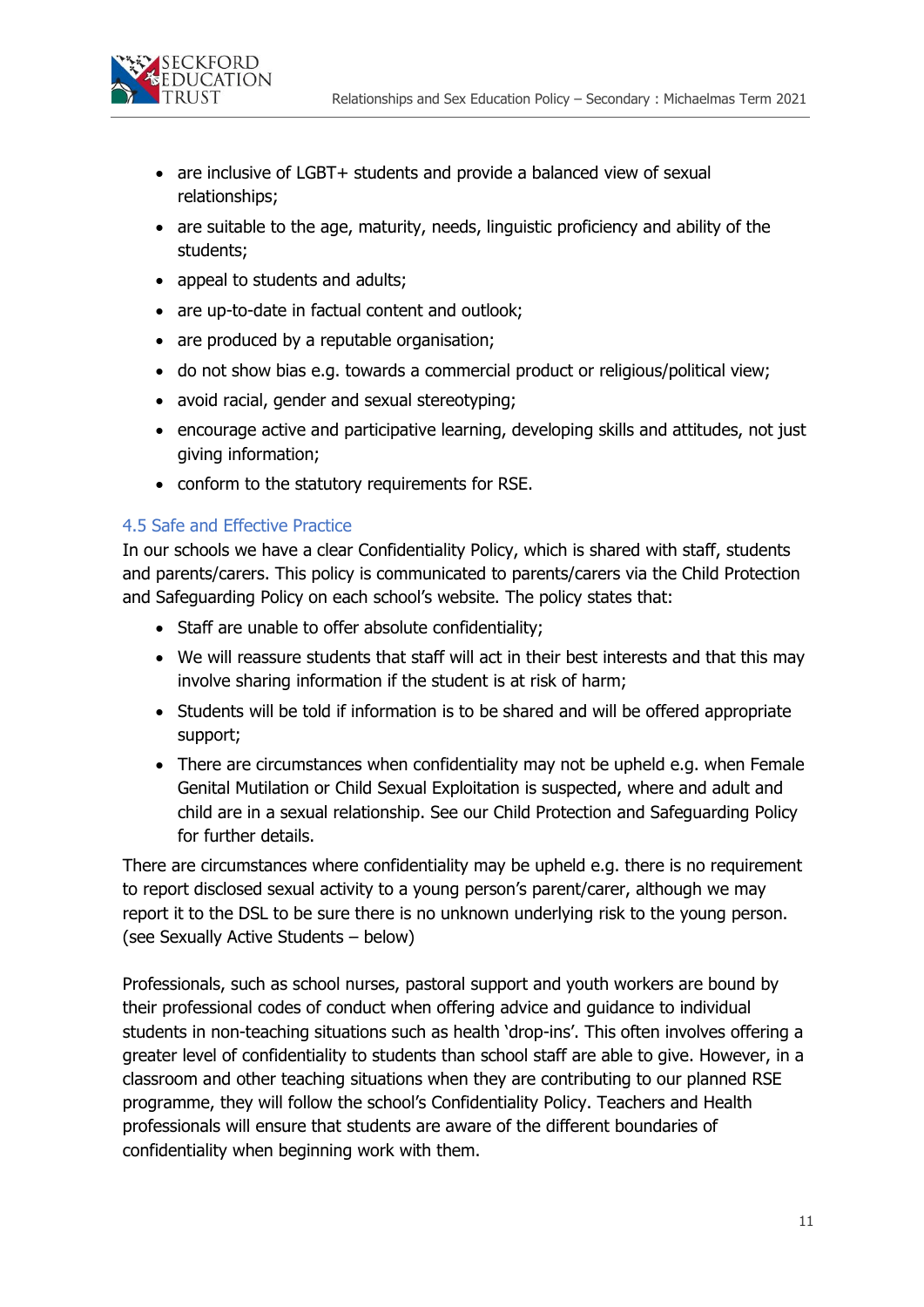

**Answering Questions:** We acknowledge that sensitive and complex issues will arise in RSE, as students will naturally ask questions. When spontaneous discussion arises, it will be guided in a way which reflects the stated school aims and curriculum content for RSE. As a first principle, we will answer questions relating to the planned curriculum for that age group, or below, to the whole class. We will answer questions relating to areas beyond the planned curriculum for that age group, in a sensitive and age appropriate way, only to the student/s who have asked the question. If a member of staff is uncertain about the answer to a question, or indeed whether they wish to answer it, they will seek guidance from the Trust Lead for PSHE/DSL/ Assistant Head of School.

When answering questions, we shall ensure that sharing personal information by adults, students or their families is discouraged. Where the question indicates the need for pastoral support, the conversation will be deferred to a time outside the teaching session and other colleagues may be involved. Where a question or comment from a student in the classroom indicates the possibility of abuse, coercion or sexual exploitation, teachers will pass this information to the DSL in line with the Trust Child Protection and Safeguarding Policy.

**Sexually Active Students:** If a young person, especially one under 16, indicates to an adult that they are sexually active or contemplating sexual activity**,** we will act in the following ways:

- All young people will be urged in the first instance to talk to parents/carers or, in some cases, other trusted adults, and they will be offered guidance and support in doing this;
- We are not required to inform the young person's parent/carer about sexual activity, but will usually pass the information to the DSL, in case there are unknown, underlying risks to the young person;
- We will inform young people of where they can obtain confidential support and information e.g. from local sexual health services, in-school health services. We will make it clear that they do not need their parent/carer's agreement to attend theses services;
- Students seeking support will be given clear information about where contraception and sexual health advice may be accessed. Students whose parents have withdrawn them from sex education will also be given this information, if they seek it;
- Careful judgements will be made by the DSL as to whether the sexual activity is a safeguarding or child protection concern.

If the student is 12 years old or younger, sexual activity will always be referred to the DSL.

If the staff member has any concerns that an older student's sexual relationship may be ill-informed, non-consensual, coercive or exploitative they will log a concern according to our Safeguarding Policy and refer to the DSL.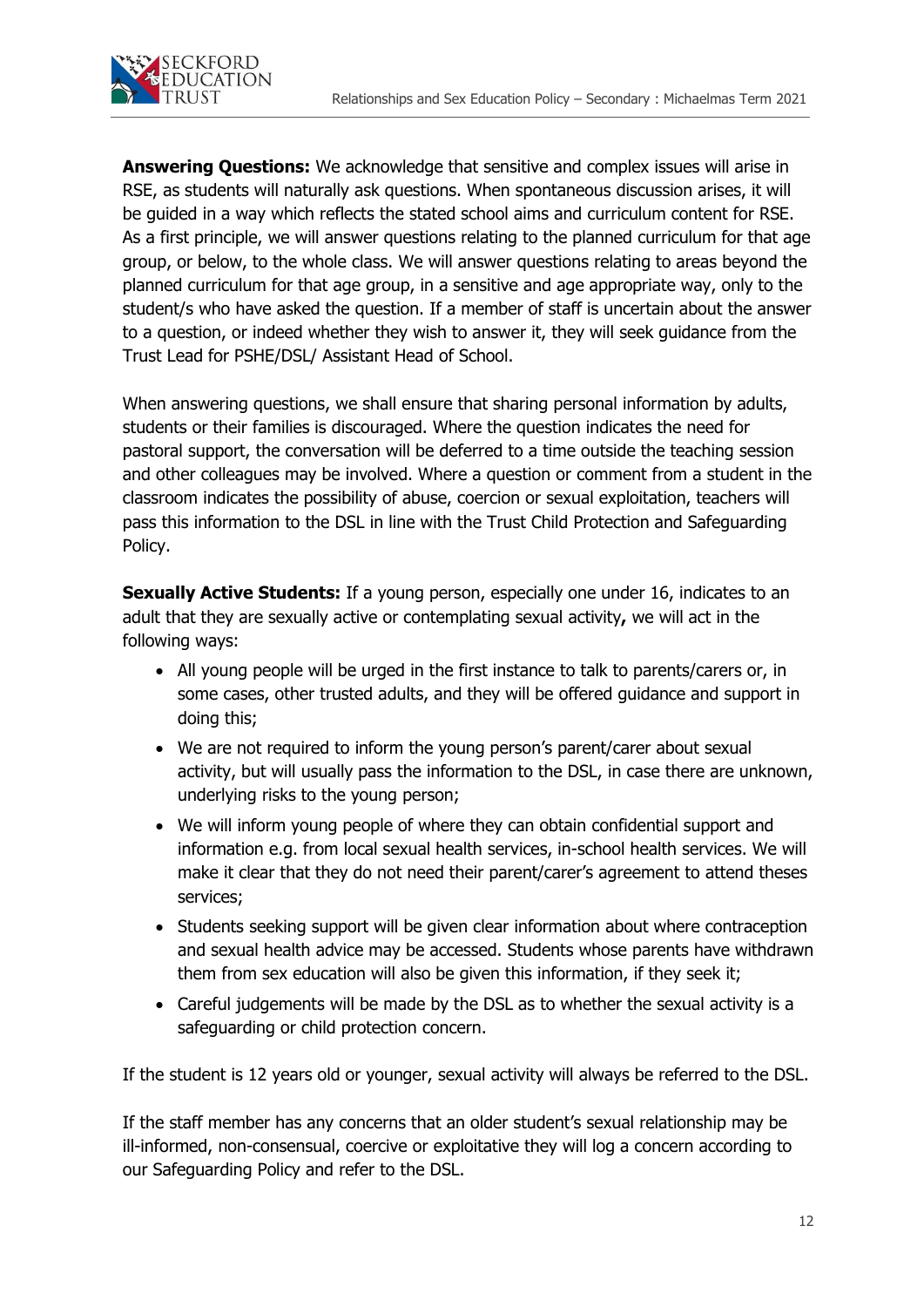

We offer guidance for all our staff to support their decisions relating to disclosure. The DSL will lead in this.

#### 4.6 Assessment, Recording, Reporting

We have the same high expectations of the quality of students' work in RSE as in all other subjects. RSE will be assessed in a variety of ways, including the use of self-assessment and teacher assessment. Lessons at the beginning of topics will include formative assessment activities.

From time to time the Trust PSHE lead will ask staff to reflect on the effectiveness of learning in particular units of work.

Students will record their reflections in their PEP folder which follows them through school to show their development and progress.

#### 5. Sex Education

#### 5.1 Our Definition of Sex Education

Following guidance from the DfE, we have considered the elements of our RSE curriculum from which parents may request to withdraw their child. These elements will be defined as 'sex education'.

We recognise that most students will not differentiate between Science, RSE, 'sex education' or Health Education provision. This distinction is only necessary to enable parents to enact their right to withdraw their chid from what our school defines as 'sex education'.

We have consulted during this process with parents/carers, students and Trustees.

As a starting point we have compared the statutory Science Curriculum with the statutory RSE curriculum and identified which topics appear in both. Any aspects of statutory RSE, appearing in the 'Intimate and Sexual Relationships' section, which are not included in Science were considered in this process.

We also took into account aspects of human sexual experience and response, sexual feelings and choices and influences relating to sexual activity which we feel are important to meet the needs of our students in addition to the statutory requirements for RSE.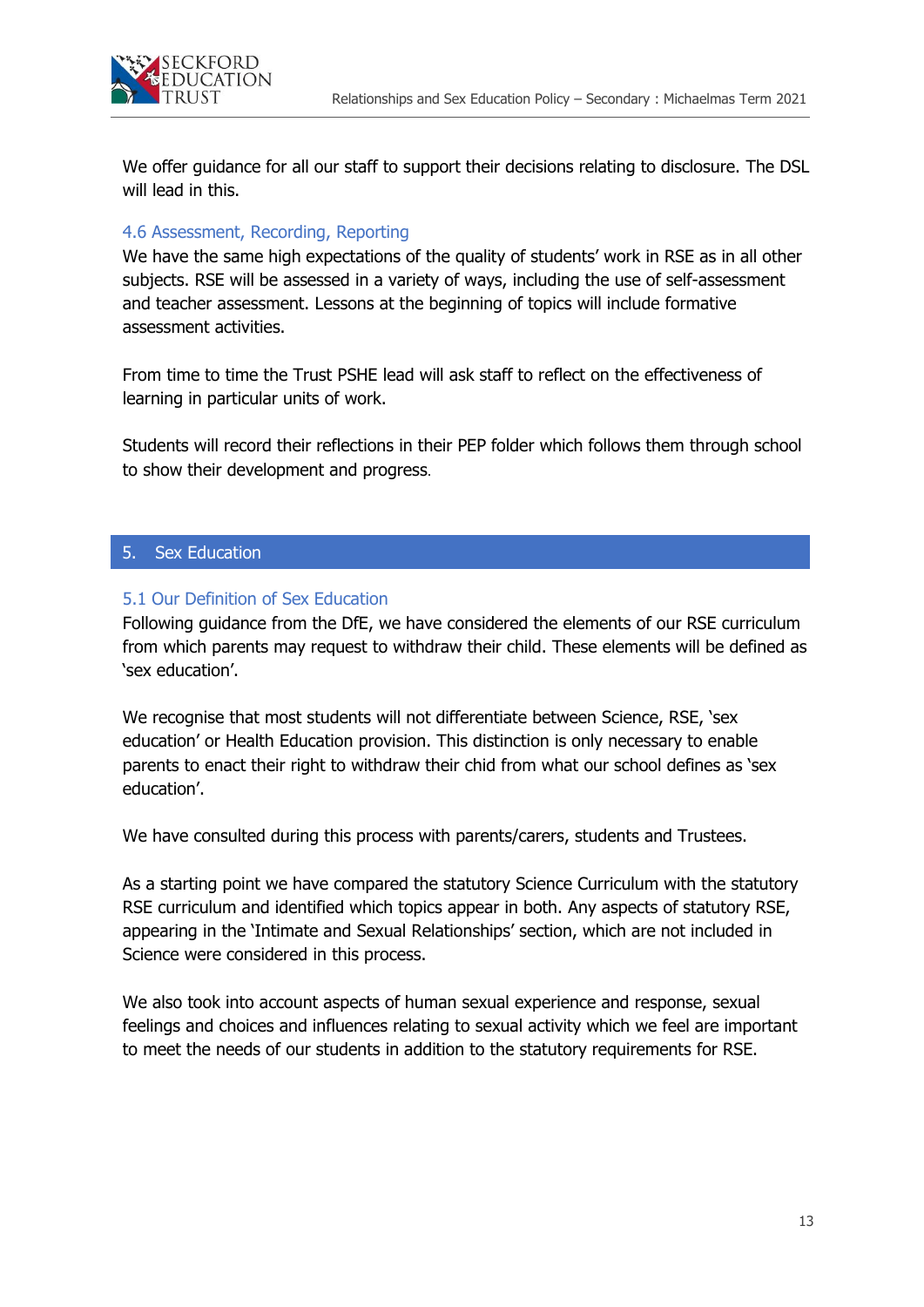

As a result, these are the areas of learning from the DfE Guidance which, in our school, are defined as 'sex education':

- that there are a range of strategies for identifying and managing **sexual pressure**, including understanding peer pressure, resisting pressure and not pressurising others;
- that they have a choice to **delay** sex or to enjoy intimacy without sex;
- that there are **choices** in relation to **pregnancy** (with medically and legally accurate, impartial information on all options, including keeping the baby, adoption, abortion and where to get further help);
- how to get **further advice**, including how and where to access confidential sexual and reproductive health advice and treatment.

## 5.2 Delivery of the areas defined as 'Sex Education'

'Sex Education' will be delivered as part of RSE/PSHE. The content we have collectively defined as 'sex education' will not be taught as a separate subject, but it will be blocked into one theme to facilitate the right of parents to request withdrawal.

## 5.3 Right to be excused from Sex Education

Parents/carers have the right to request that their child be excused from some or all of the areas we have collectively defined as 'sex education' delivered as part of statutory RSE. Before granting any such request the Head of School/Assistant Head of School will discuss the request with parents/carers (and if appropriate with the student) to ensure that their wishes are understood and to clarify the nature and purpose of the curriculum. The educational, social and emotional benefits for the student of being part of the lessons will also be discussed. We will record the discussion and the outcomes.

We will consider compromise arrangements which will enable the student to receive the content we have defined as 'sex education' at school (e.g. same sex teacher, same sex teaching group).

Other compromises made be made for families with concerns outside our defined area of 'sex education' E.g. if a family prefers sexual body parts to be discussed in a single sex groups or by a same sex teacher, it may be possible, through discussion and compromise, to make arrangements for the student to receive their statutory entitlement in a single sex group with a same-sex teacher.

We will offer support to parents/carers who wish to deliver 'sex education' content at home.

If a student is excused from 'sex education', we will ensure that the student receives appropriate, purposeful education during the period of withdrawal.

This decision will stand until three terms before the student turns 16. At this point, the student may request to receive 'sex education'. They will be entitled to receive the 'sex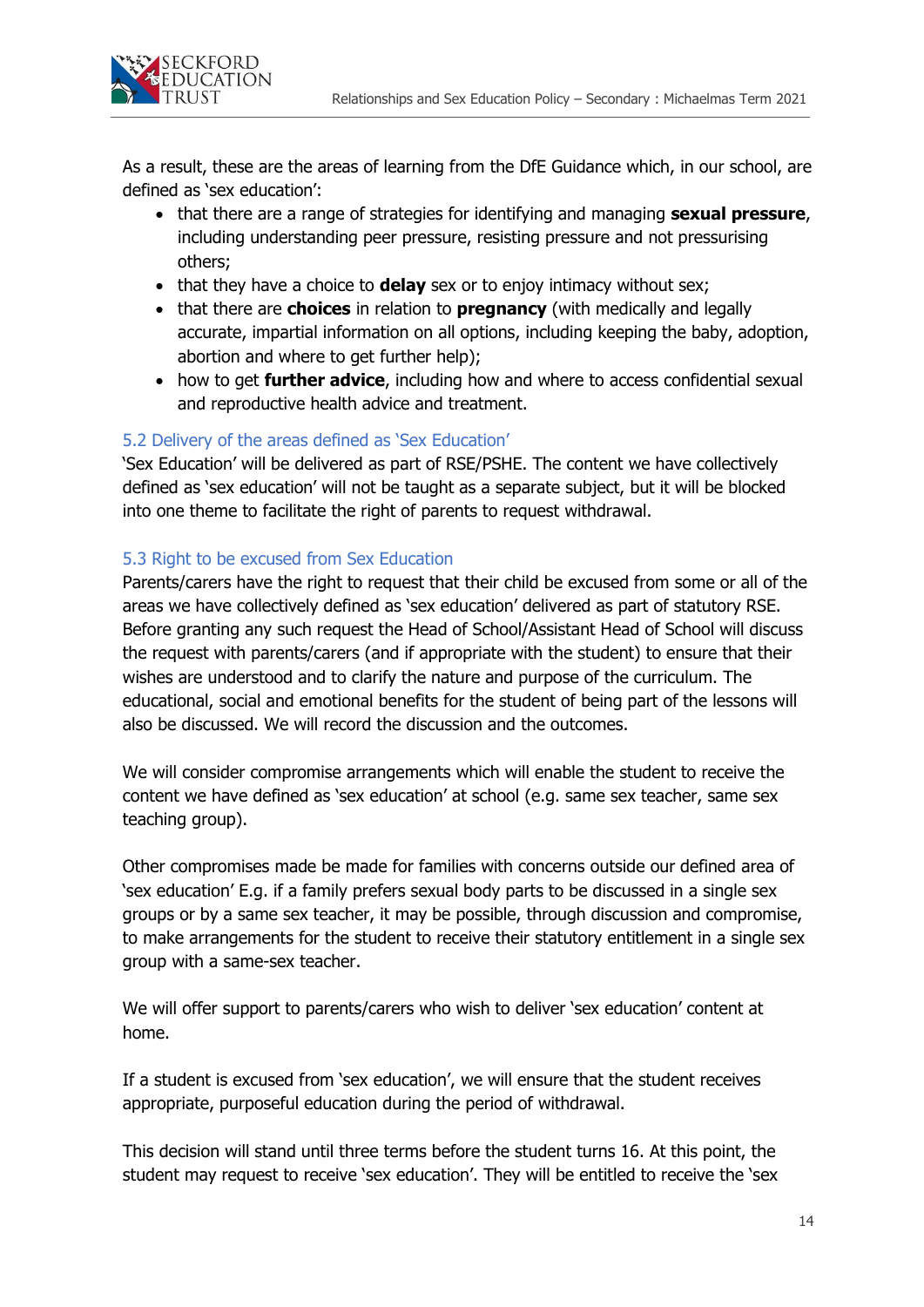

education' from which they were previously withdrawn. The school will ensure that they receive this in at least one of the three terms before their 16<sup>th</sup> birthday. We will work closely with the student to ensure that their needs are fully met.

## 6. Monitoring, Review and Evaluation

Monitoring, review and evaluation of the Policy is the responsibility of the Trust Lead for PSHE leader and the Head of School. The governing body will ask for information relating to the effectiveness of the policy when it is monitored every year. Information will be gathered from the Head of School, the PSHE Trust Lead/ parents/carers and students to inform judgements about effectiveness.

The policy will be comprehensively reviewed with engagement from members of the school community every three years, or sooner if an issue or incident occurs which warrants it. It will next be fully reviewed by 13/09/2024.

Information gathered to inform the comprehensive review may include information about student progress and attainment, feedback from the teachers about the curriculum provision and staff confidence, views of parents/carers, parent/carer comments and concerns, level of parent/carer withdrawal from 'sex education'.

## 7. Appendices

## 7.1 Our RSE Curriculum

The majority of learning in RSE will be delivered through our topic 'RSE' and' Healthy Relationships'

#### KS3 RSE 1

What are the reasons some people want to have a partner? R-ISR Why do different people have different expectations from relationships? R-ISR What are the features of positive relationships, including partners? R-ISR How does technology affect my relationships? R-OM Why do people decide to get married, become civil partners or form stable long-term partnerships? R-ISR Do I need any more information about my body, brain, emotions and relationships during puberty? H-CAB What are the myths and facts about masturbation? H-CAB How do I feel about my growing and changing body and why is positive body image important? H-CAB How is my view of my body influenced and how can I maintain a positive body image? H-I How and why does the media create artificial and idealised views of the body? H-I

What do I understand by the term 'sexuality' and how do I show respect? R-ISR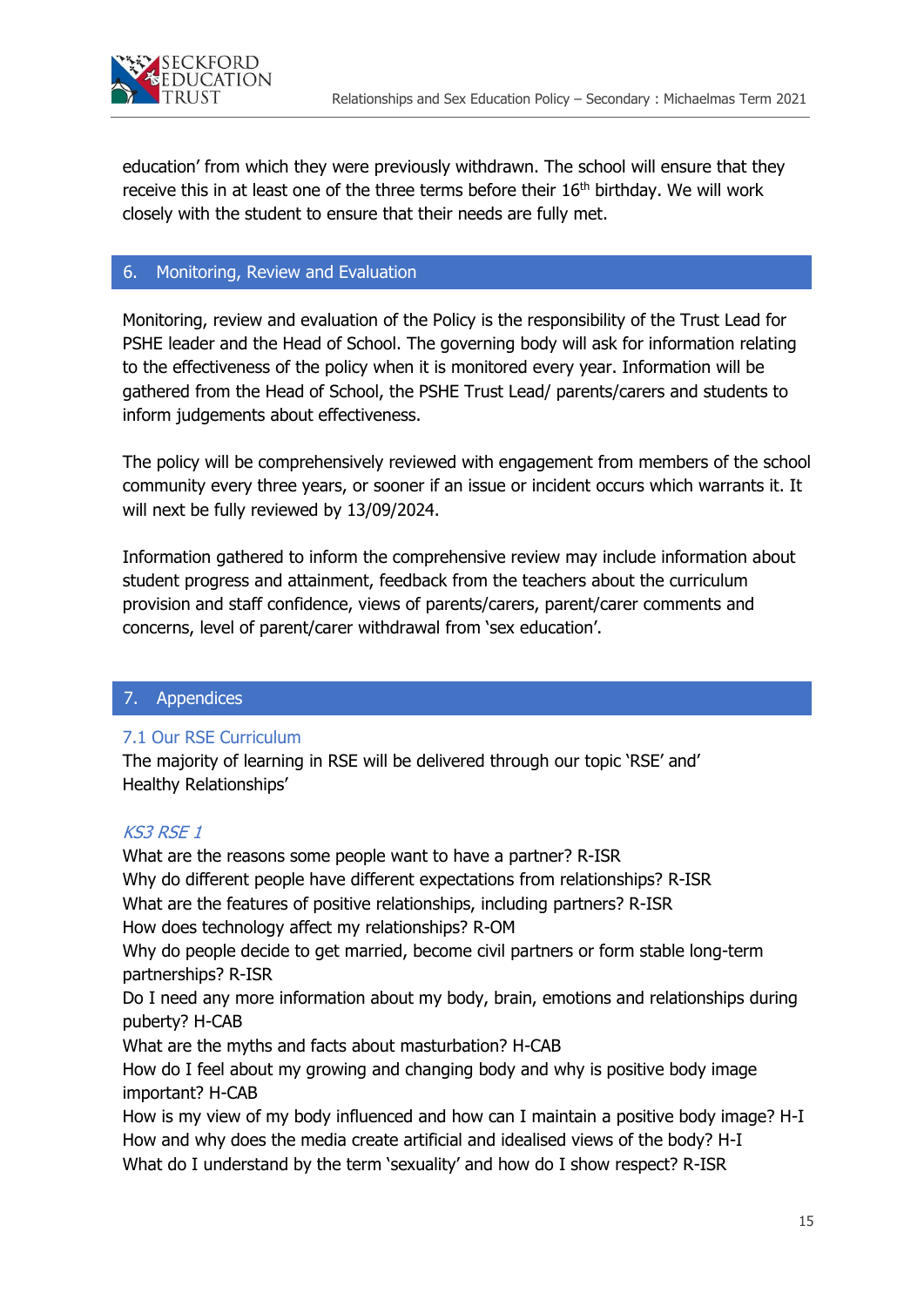

How do people show they love each other? R-RR

How do people feel about HIV/AIDS and what are attitudes to people who are HIV positive? R-ISR

What is a 'sexual image', why might someone share one and what are the risks? R-OM Do I understand the law about sharing sexual images of people under 18? R-OM How do I feel about physical contact with my peers and others and how can I give and get enthusiastic consent? R-BS

Do I understand the legal age of sexual consent, marriage and civil partnerships? R-BS Why and how might people apply pressure to engage in intimate or sexual activity? R-ISR How has my need for privacy changed? H-CAB

How and when do I express my rights over my own body? R-BS

In what ways am I responsible for my personal hygiene? H-HP

How does poor personal hygiene affect me and my friends? H-HP

What is the importance and purpose of immunisation and vaccination? H-HP

Which infections can be spread by sexual activity? R-ISR

How do condoms work to prevent pregnancy and the spread of STIs? R-ISR Can I identify sources of reliable information about relationships, my body and intimacy? R-ISR

## KS3 RSE 2

Can I communicate sensitively about making and breaking relationships? R-RR What attitudes do people have towards menstruation and how can people support menstrual wellbeing? H-CAB

How are different aspects of puberty affecting my relationships and physical and emotional wellbeing? H-CAB

What are grooming, coercion and sexual abuse and how might they affect a person and their current and future relationships? R-BS

What civil and religious ceremonies and procedures mark marriage, civil partnerships and cohabitation and what is their legal status? R-F

What are the responsibilities of parents and carers for teenaged children? R-F

Do I understand the physical and emotional effects of sexual excitement? R-ISR

Why do some people access pornography and does it give reliable information? R-OM How can pornography affect real relationships? R-OM

What are the social norms of sexual activity amongst my peers and how do my perceptions influence my choices? R-ISR

What do I understand about sexual attraction, love and trust and can I communicate about these feelings? R-ISR

How will I know if I want or feel ready for an intimate, sexual relationship and how will I communicate about this? R-ISR

Do I understand the physical and emotional benefits and risks of trusting, respectful, intimate relationships? R-ISR

Which technology safety rules are of special importance in intimate relationships? R-OM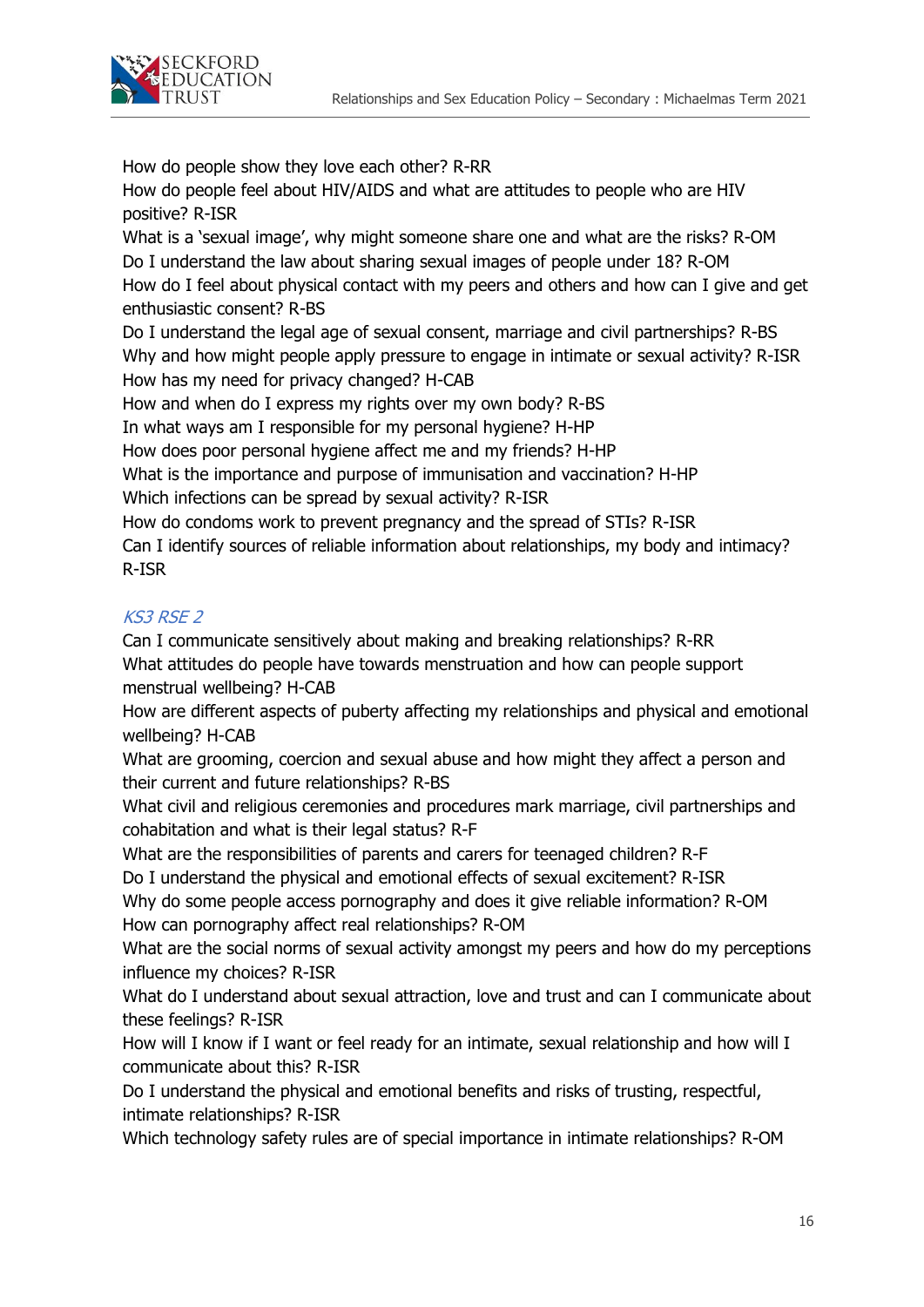

Do I understand that consent must always be actively sought and then freely given, without coercion, manipulation or threat, and that consent can always be withdrawn in intimate situations? R-BS

Which sexual behaviours pose greater risks for transmission of STIs and HIV/AIDS? R-ISR What are the key principles of safer sex for people of all sexualities? R-ISR

What do I understand about different forms of contraception and their effectiveness? R-ISR What are the prevalence and causes of miscarriage and how do they affect people? R-ISR Can I identify trusted sources of support and provision of services for contraception and sexual health? R-ISR

# KS4 RSE 3

How can I delay sexual intimacy until I am sure I am ready? R-ISR

What skills may I need to communicate confidently about intimacy, sexual relationships and contraception? R-BS

How may mental health be affected positively and negatively by intimate relationships? R-ISR

What effect does my body image have on my choices and behaviour? H-CAB How can I support myself and others to develop a positive body image? H-CAB How can I identify pressure and influence to engage in intimate or sexual activity and how can I support others? R-ISR

What are characteristics of abusive/exploitative intimate relationships? R-ISR

What is domestic abuse and its consequences for families? R-BS

What are the experiences of young parents? R-F

What are the experiences of families who have adopted or fostered? R-F

How do lifestyle choices affect fertility, reproductive health and the development of a foetus? R-ISR

How does fertility change over a lifetime? R-ISR

Why do people choose cosmetic or aesthetic procedures and what are the benefits/risks? H-IS

How might media portrayals of sex, including pornography, influence views on gender, sexual pleasure, power, sexual norms and respect? R-OM

What are the terms for describing different sexual and gender identities and how should we show respect? R-RR

What are my attitudes about sexual relationships, marriage and abortion and what are the views of different faiths/cultures? R-F

How does the use of alcohol and drugs affect decision making and personal safety in intimate relationships? R-ISR

What are the possible features of a consensual sexual relationship? R-ISR

Do I understand the law about rape and consequences for perpetrators? R-BS

What are honour-based violence and forced marriage, who might be at risk and how can people get support? R-F

How will health care professionals treat my personal information? R-ISR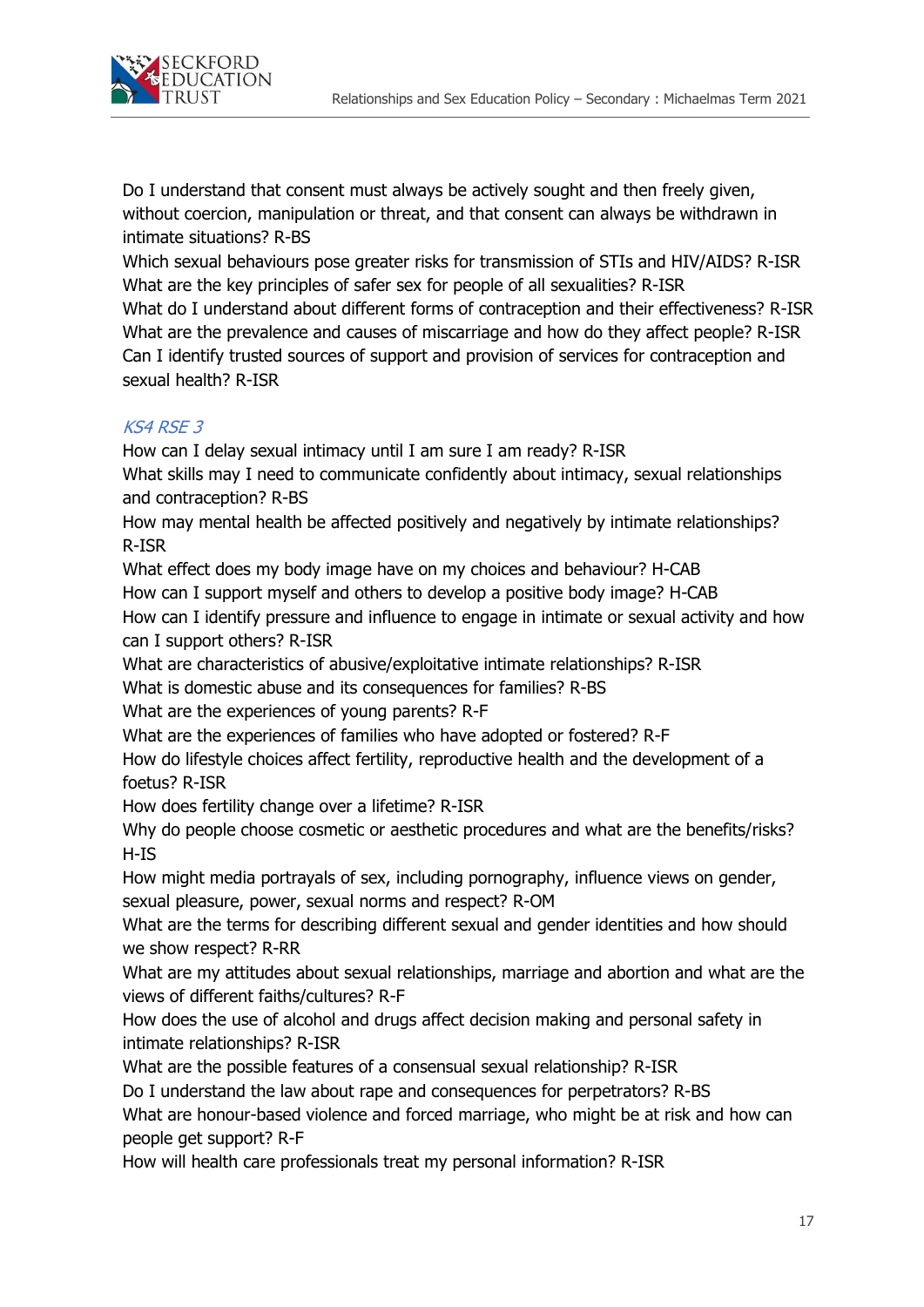

What are the short and long term effects of STI's and how are they treated? R-ISR How can good sexual health for people of all sexualities be maintained through safer sex and regular testing?

What are the options and their possible consequences when a pregnancy is unwanted? R-ISR

Where are the local services to support me with contraception, sexual health and relationship issues and how do I access them? R-ISR

## KS3 Healthy Relationships 1

How are my friendships and family relationships changing? R-RR How do strong communication skills help me to build and maintain relationships? R-RR How do I connect with people and what is the role of social media and technology in my relationships? R-OM

How do my relationships impact on my self-esteem and wellbeing? H-MW Who is in my family and how are other families different? R-F

What are the qualities of positive and healthy relationships? R-RR

What causes conflict in relationships and how do we manage this safely? R-RR

How does my behaviour impact on the wellbeing of others? R-RR

Can I recognise and challenge different forms of bullying, including online bullying? R-RR Can I recognise and challenge sexist, homophobic, biphobic, transphobic and disablist language and behaviour? R-RR

Do I understand how peer groups may encourage or challenge bullying? R-RR Do I have the skills and strategies to respond to bullying and seek support where necessary for myself and others? R-RR

What is the impact of bullying on physical and emotional wellbeing? R-RR

# KS3 Healthy Relationships 2

How should families, in their varied forms, support the wellbeing and happiness of all their members? R-F

Can I form and maintain positive relationships and recognise when negative relationships might need to change or end? R-RR

How well equipped am I to understand others and their needs, to show respect and to value different views and beliefs? R-RR

Can I manage the emotional aspects of relationships? H-MW

How does social media enhance my relationships and when might it be detrimental? H-IS How do media portrayals of relationships reflect and influence real life? H-IS

What are the roles and responsibilities of parent/carers and other family members? R-F How might people behave in an unhealthy relationship? R-RR

Can I recognise when others use persuasion or coercion and how might I respond? R-RR What are sexual harassment/violence and what impact can they have? R-RR

How do unchallenged gender and sexual stereotypes make sexual harassment and violence more likely? R-RR

What are the common and specific characteristics of different forms of bullying? R-RR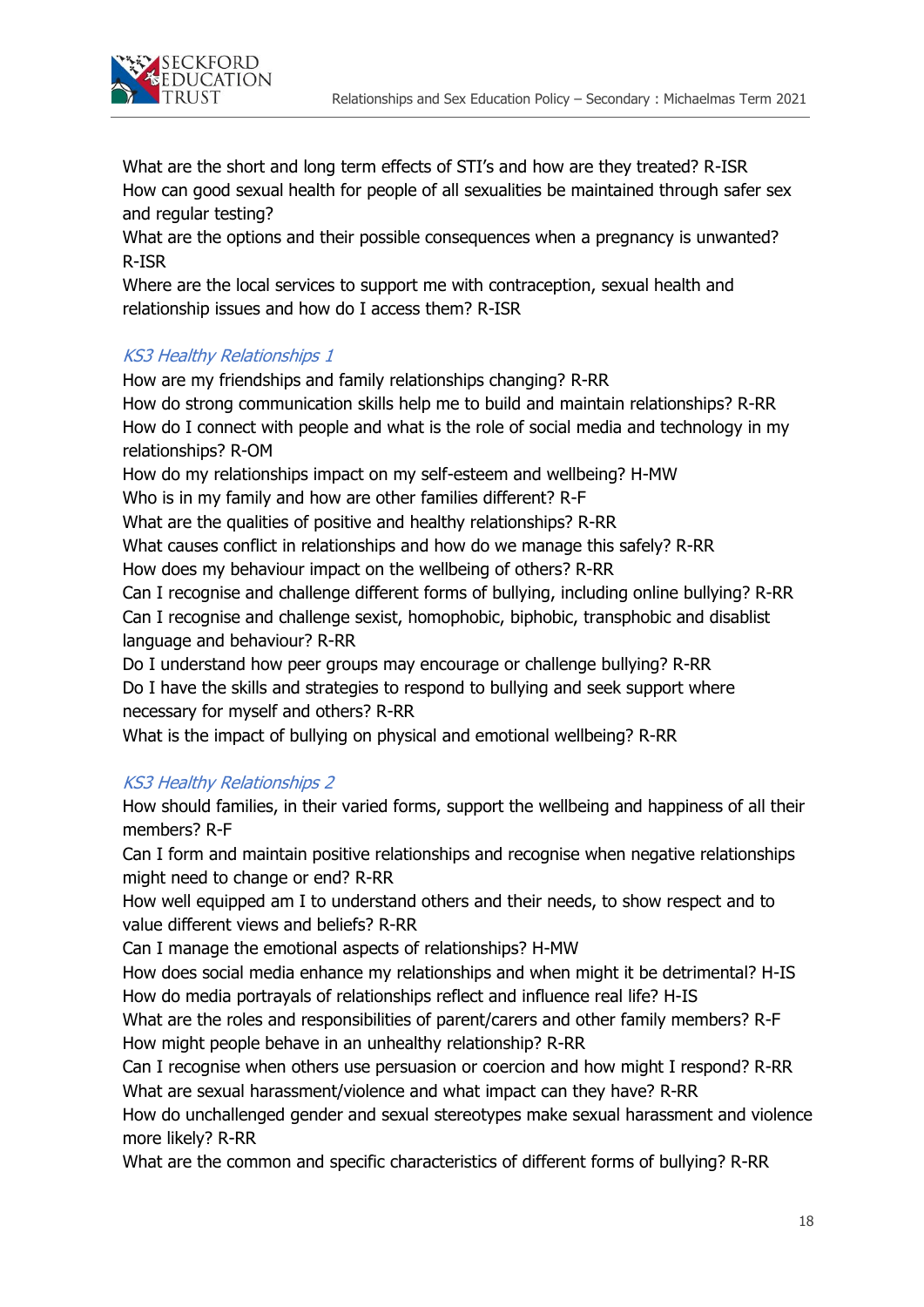

What are the features of online bullying and how can I respond? H-IS What are my responsibilities as a bystander to bullying? R-RR How can we respond to bullying in the local community? R-RR

## KS4 Healthy Relationships 3

How are my relationships changing and what are my new roles and responsibilities within them? R-RR

How can I identify and manage some of the influences and pressures on my relationships? R-RR

How do I interact with people differently online or in person? R-OM

Are some of my relationships only online and what are the nature of these? R-IS How successful am I in managing relationship demands from family and friends? R-F What new demands will be placed on my skills to build and maintain relationships as I become more independent? R-RR

What constitutes an unhealthy relationship and what role does the imbalance of power play? R-F

What is emotional and physical abuse in adult and teenage relationships and how can people respond? R-RR

How do I select appropriate help when experiencing relationship difficulties? R-ISR Why do people join gangs and what are the risks posed by gangs for individuals, families and communities? H-MW

What might motivate someone to carry an offensive weapon and what are the consequences? C-4

Do I understand my own and others' attitudes to bullying and its impact on people's feelings and behaviour? R-RR

Can I recognise and respond to bullying and harassment, whether I am involved or a witness? R-RR

In what new contexts could I experience bullying as I become more independent and how could I respond? R-RR

7.2 Linked National Documents **[RSE and Health Education](https://assets.publishing.service.gov.uk/government/uploads/system/uploads/attachment_data/file/805781/Relationships_Education__Relationships_and_Sex_Education__RSE__and_Health_Education.pdf)** [Children and Social Work Bill 2017.](http://www.legislation.gov.uk/ukpga/2017/16/section/34/enacted) [Sex and Relationships Education for the 21](http://www.sexeducationforum.org.uk/media/17706/sreadvice.pdf)<sup>st</sup> Century'. [Equality Act 2010](http://www.legislation.gov.uk/ukpga/2010/15/contents) [Keeping Children Safe in Education](https://assets.publishing.service.gov.uk/government/uploads/system/uploads/attachment_data/file/835733/Keeping_children_safe_in_education_2019.pdf)

#### 7.3 Our Charter: Working Together in RSE

We are all committed to working towards the implementation and development of the following entitlements.

Young People are entitled to:

• Be valued and respected for who they are, taking into account their background, culture, faith, identity and needs